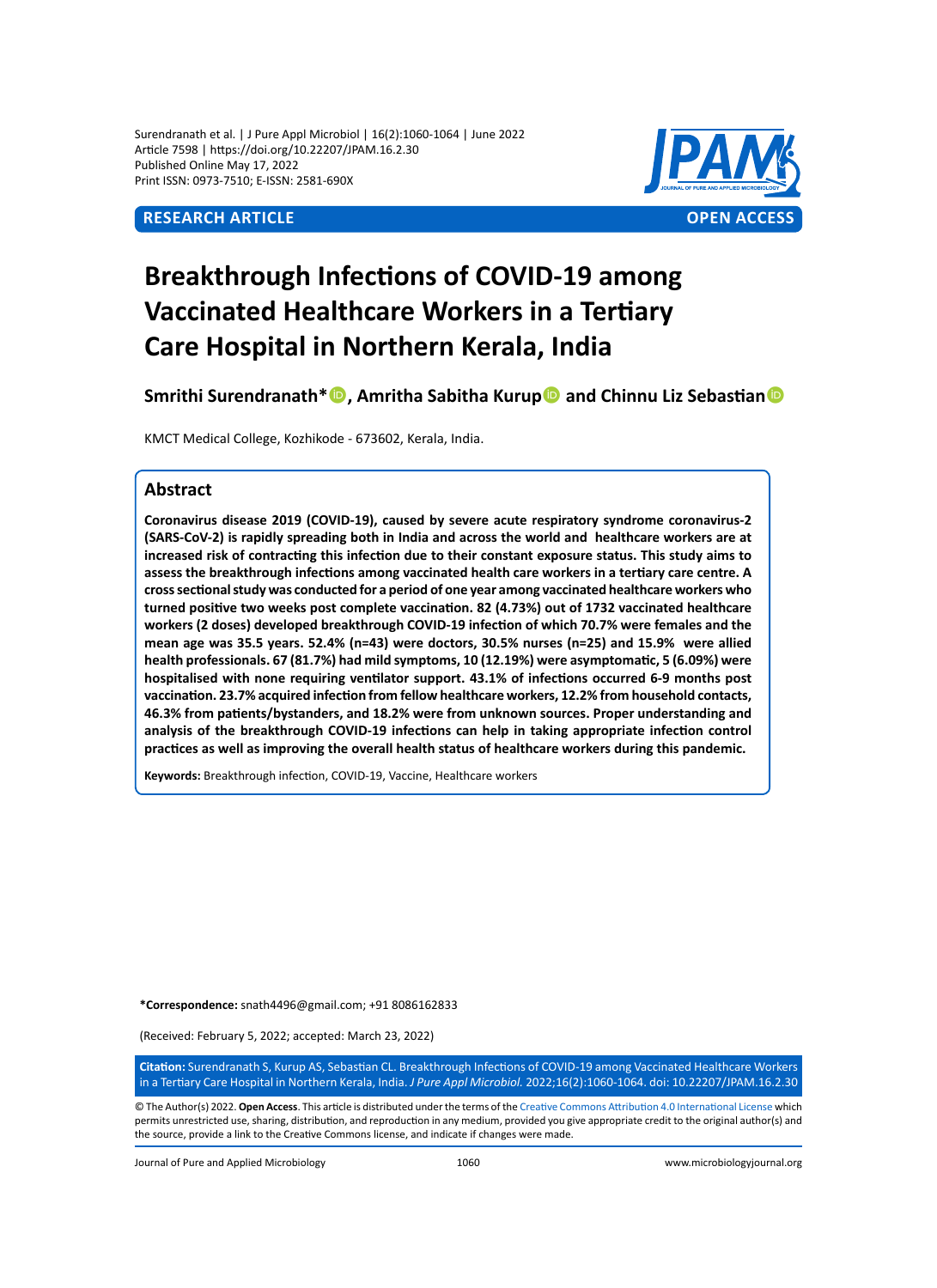# **INTRODUCTION**

Coronavirus disease 2019 (COVID-19), caused by severe acute respiratory syndrome coronavirus-2 (SARS-CoV-2) started as an outbreak in the Chinese city of Wuhan in December 2019, from where it rapidly spread and went on to become one of the biggest pandemics of recent times.<sup>1</sup> It continues to wreak its havoc in India and across the world with new strains developing ever so often. Healthcare workers (HCWs) are at increased risk of contracting COVID-19 due to direct or indirect exposure to COVID-19 patients, and require special attention.<sup>2</sup> Protecting Healthcare workers is a prime concern during this pandemic and hence were prioritised to receive COVID vaccination when it was introduced in India in January 2021.<sup>3</sup>

According to CDC "breakthrough" case is when a person tests positive for COVID-19 atleast two weeks after becoming fully vaccinated.<sup>4</sup> Though AZD1222/Covishield coronavirus vaccine has an efficacy of 80% (when both doses taken 6-8 weeks apart),<sup>5</sup> breakthrough infections have occurred and this invariably can increase the secondary transmission from HCWs to patients, family members, and the community. It is the need of the hour to assess breakthrough infections of COVID-19 among vaccinated HCWs in order to take necessary precautions as well as stress the importance of standard precautions in controlling the spread of this pandemic.

# **MATERIALS AND METHODS**

A descriptive cross sectional study was conducted, after obtaining approval from Institutional Ethics Committee in which all vaccinated health care workers of KMCT Medical College, Kozhikode who turned positive during a period of one year from January 15, 2021 to January 15, 2022 were included. A list of all HCWs who turned positive during the study period was obtained from hospital administration database and self administered questionnaires were provided to them after taking verbal consent. Consecutive sampling was done and a sample size of 82 was obtained based on the hospital database. Those who had taken only the first dose of vaccine and those who tested positive within 2 weeks following complete vaccination were excluded since it does not define breakthrough infection All were diagnosed positive either by reverse-transcriptase–polymerase-chain-reaction (RT-PCR) assays or by antigen-detecting rapid diagnostic testing (Ag-RDT). Data regarding name, age, gender, date of vaccination, type of vaccine, comorbidities and severity of infection were obtained.

All HCW in our institute had taken AZD1222/Covishield coronavirus vaccine, 2 doses intramuscularly 1 month apart according to MoHFW (Government of India) guidelines.<sup>6</sup> Major comorbidities included in questionnaire were DM, HTN, CKD, CLD, CHD and cancer.<sup>7</sup> Covid 19 clinical severity was assessed according to MoHFW guidelines in which infection was classified as mild, moderate and severe. Mild disease included upper respiratory symptoms and/or fever without shortness of breath or hypoxia. Anyone with respiratory rate >24/minute, SpO2 90%-93% on room air was considered having moderate illness. Severe disease was defined as anyone with respiratory rate >30/min, breathlessness and SpO2<90% on room air.<sup>8</sup>

Descriptive statistics comprising percentage was used. Data was plotted on Microsoft Excel 2019 for analysis. Informed verbal consent was obtained from all participants. Confidentiality was ensured and maintained throughout the study.

# **RESULTS**

Out of 1732 vaccinated health care workers in our institution, 82 (4.73%) had breakthrough COVID-19 infection during our study period. 70.7.% (n=58) were females and 29. 3% (n=24) males with a mean age of 35.5 years (+/- 7.5). HCWs who had breakthrough infections included 52.4%(n=43) doctors, 30.5% nurses (n=25), 15.9% allied health professionals of which 9 had prior comorbidities (Diabetes mellitus or hypertension).

Out of 82, 72 (87.8%) HCW were symptomatic and the most common symptoms were upper respiratory congestion (57%), headache (45%), loss of taste and smell (33%) and myalgia (43%). Only 5 (6.09%) were hospitalised with none requiring ventilator support. One out of the 5 hospitalised cases had comorbidities (both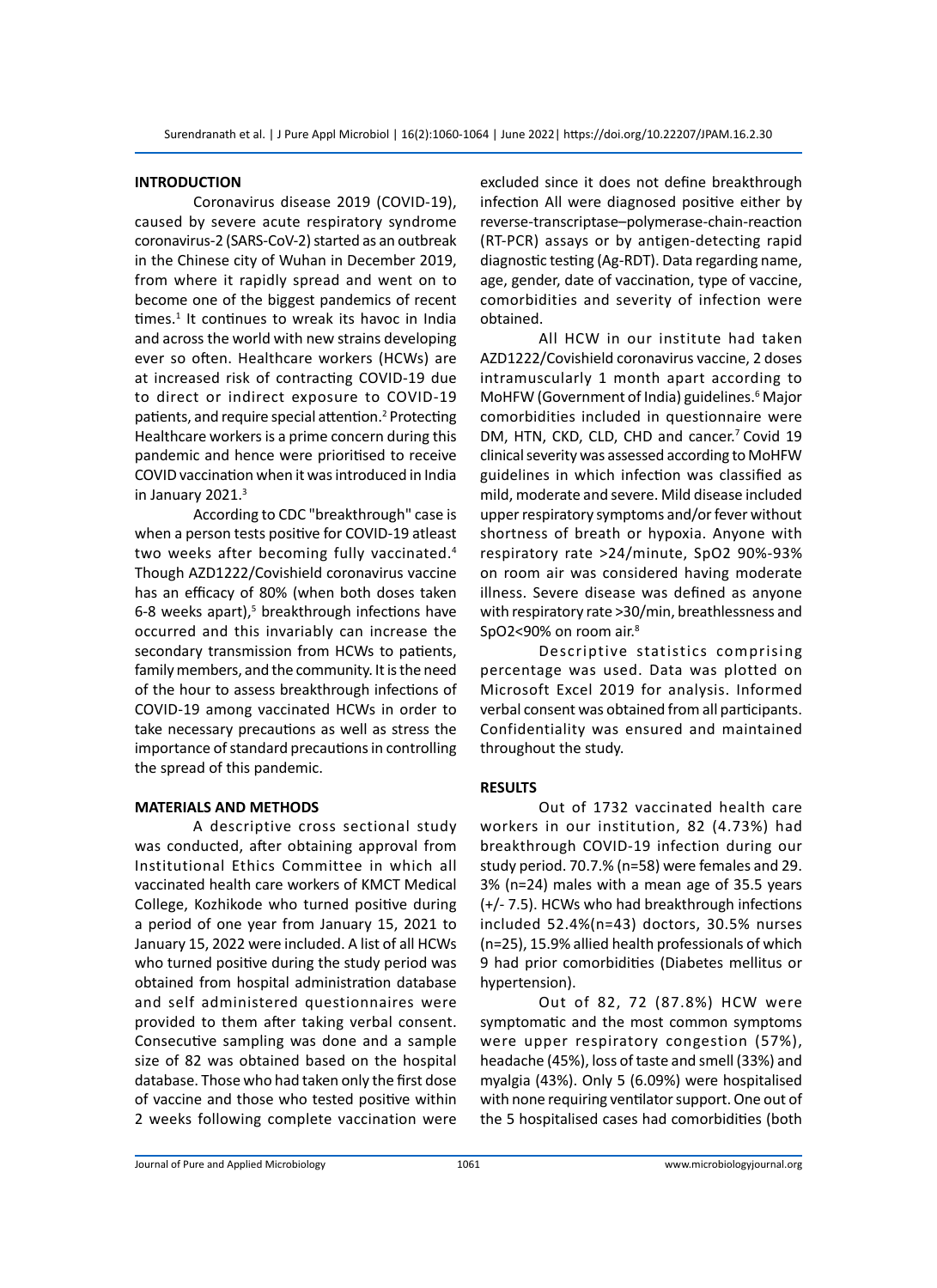DM and HTN). Average time period of positivity post vaccination is given in Fig. 1 with a confidence interval of 95%.

23.17% (n=19) acquired infection from fellow HCWs, 46.3% (n=38) acquired infection following exposure in general out patient department/wards where they had history of contact with patients/bystanders who later turned positive. 12.2% (n=10) had history of a positive household contact. In 18.3% (n=15) it was not possible to trace the contact and was suspected to have obtained infection from sources outside the hospital.

### **DISCUSSION**

Vaccines continue to be the major weapons in the fight against the deadly COVID-19 pandemic. Massive vaccination drive had begun in India from January 2021 and HCWs were the first to be included. Two major vaccines AZD1222/ Covishield coronavirus vaccine with efficacy of 80% and BBV152/Covaxin with efficacy of 69% were implemented in India.<sup>5</sup>

Breakthrough infection is a matter of grave concern but adequate data regarding these infections are not available in real world setting. In a study conducted by Berwerk M et al. at a medical facility in Israel 2.6% SARS-CoV-2 breakthrough infections were documented.<sup>9</sup> This is comparable to our study where 4.73% breakthrough infections

were reported. Out of these 82.9% were doctors and nurses showing that these group of people continue to be at the risk of acquiring infection the most during this pandemic.

Although 82.7% were symptomatic, the symptoms were mild in nature including upper respiratory tract congestion, headache, myalgia, loss of taste and smell. Only 6.08% were hospitalised with no one requiring ventilator support. This is in concurrence to the study conducted by Tyagi K et al. in Delhi where out of the 15 breakthrough infections only one required hospitalisation and all others had mild COVID-19 symptoms.<sup>10</sup> This highlights the importance of COVID-19 vaccination in high-risk settings such as tertiary care hospitals where fully vaccinated people are less likely to develop serious illness than those who are unvaccinated and even when they do develop symptoms, they tend to be less severe leading to lesser hospitalisations and mortality even among those with comorbidities.<sup>11</sup> Majority of the infections (43.9%) occurred 6-9 months post vaccination. This maybe due to the waning antibody titres.

Proper standard precaution practices also play an important role along with vaccination in keeping the infection at bay and also to reduce secondary transmission. The 23.17% of vaccinated HCWs who acquired infection from fellow healthcare workers in this study could



**Fig. 1.** Time period of positivity post vaccination.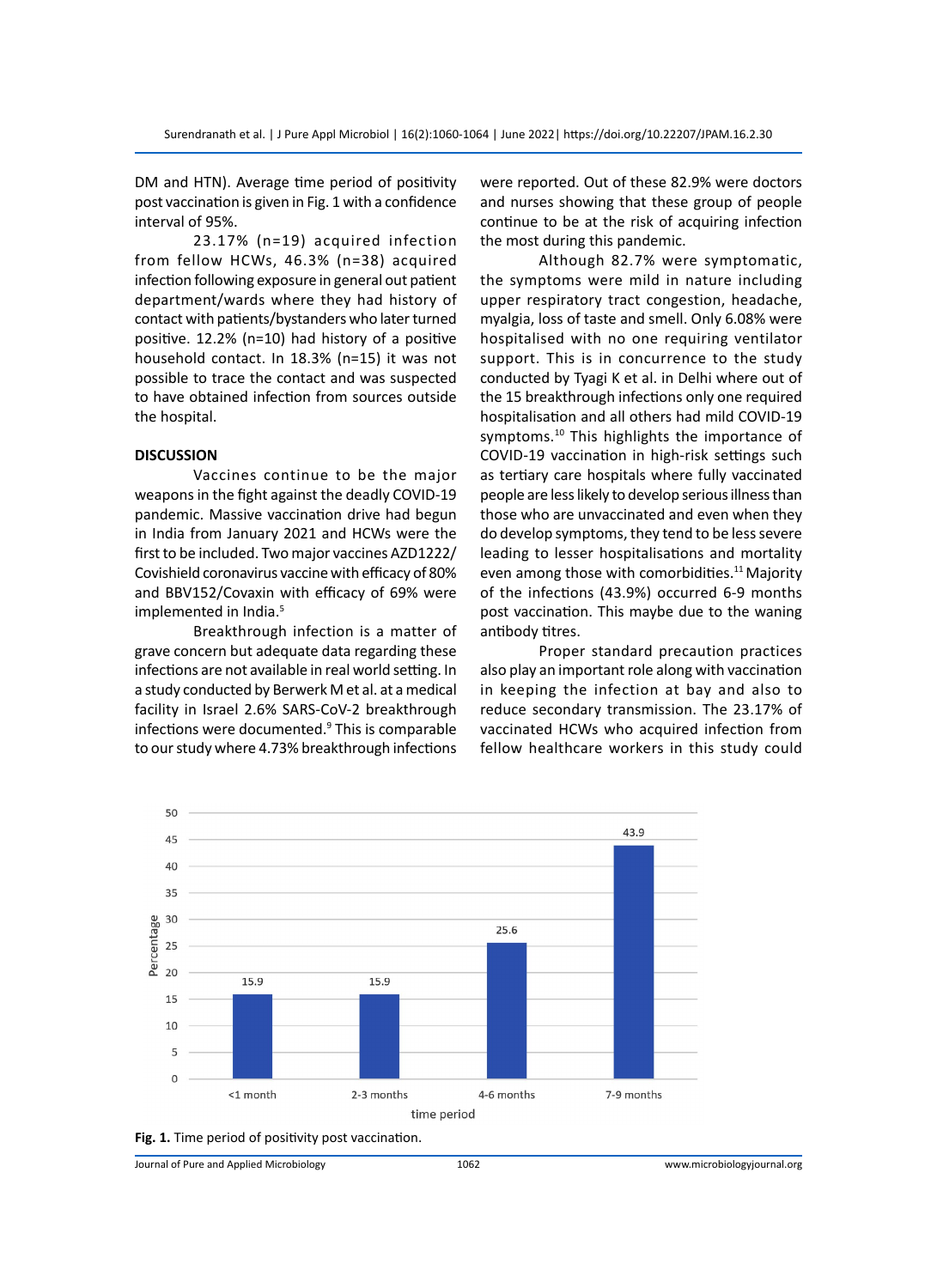have been avoided if proper standard precautions were followed. Similar picture was seen in the study by Berwerk M et al. where 30% of the cases had acquired infection from fellow healthcare workers.<sup>9</sup> This also warns us against the false sense of security which accompanies complete vaccination leading to lax in standard precaution practices despite the extensive training on hospital infection control practices that were given at the start of the pandemic. Wong ELY et al. in a study among nurses in Hongkong showed that the respondents did not fully comply with the standard precautions when they were involved in medical care. Their compliance was relatively low when having proper patient handling (54%) and performing invasive procedures  $(46\%)$ .<sup>12</sup> Proper and continued education and training regarding this should be given to the HCWs which all hospitals should endeavour to implement.

The low rate of breakthrough infections as well as the reduced severity further strengthens the importance of vaccination in curbing this disease and highlights the need for mass vaccination campaigns through a close collaboration between occupational and public health stakeholder.<sup>13</sup> Private medical colleges being major stakeholders which employ a host of doctors, nurses and other cadre of providers, the Government of India has advised the states to proactively engage with them and facilitate the vaccination process.<sup>6</sup> Proper understanding and analysis of the breakthrough COVID-19 infections can help in taking appropriate infection control practices, facilitating adequate training and ensuring complete immunization coverage in healthcare setup in order to improve the overall health status of healthcare workers during this pandemic.

### **ACKNOWLEDGMENTS**

The authors would like to thank the staff of KMCT Medical College, Kozhikode, Kerala, India for providing all the facilities to complete this work.

#### **CONFLICT OF INTEREST**

The authors declare that there is no conflict of interest.

# **AUTHORS' CONTRIBUTION**

All authors listed have made a substantial,

direct and intellectual contribution to the work, and approved it for publication.

### **FUNDING**

None.

### **DATA AVAILABILITY**

All data generated or analyzed during this study are included in the manuscript.

#### **ETHICS STATEMENT**

This study was approved by the Institutional Ethics Committee, KMCT Medical College, India with Ref. No. KMCT/RP2022/IEC/04.

#### **INFORMED CONSENT**

A informed consent was obtained from the participants before enrolling in the study.

#### **REFERENCES**

- 1. Xiong J, Lipsitz O, Nasri F, et al. Impact of COVID-19 pandemic on mental health in the general population: A systematic review. *J Affect Disord.* 2020;277:55-64. doi: 10.1016/j.jad.2020.08.001
- 2. Chirico F, Magnavita N. Covid-19 infection in Italy: An occupational injury. *S Afr Med J.* 2020;110(6):12944. PMID: 32880541
- 3. Chirico F, Nucera G, Magnavita N. COVID-19: Protecting Healthcare Workers is a priority. *Infect Control Hosp Epidemiol.* 2020;41(9):1117.doi: 10.1017/ice.2020.148
- 4. CDC COVID‐19 Vaccine Breakthrough Case Investigations Team . COVID‐19 Vaccine Breakthrough Infections Reported to CDC-United States. *MMWR Morb Mortal Wkly Rep.* 2021;70(21):792‐793.doi: 10.15585/mmwr.mm7021e3
- 5. Bhatnagar T, Chaudhari S, Ponnaiah M, et al. Effectiveness of BBV152/Covaxin and AZD1222/ Covishield vaccines against severe COVID19 and Delta variant in India, 2021: A case-control study. SSRNid3955739.pdf - ICMR,. 2021; 8.5: 1-40.
- 6. Ministry of Health and Family Welfare, Government of India. COVID-19 Vaccines Operational- Guidelines. 2020;9-85.
- 7. Sanyaolu A, Okorie C, Marinkovic A, et al.Comorbidity and its Impact on Patients with COVID-19. *SN Compr Clin Med.* 2020;2(8):1069-1076.doi: 10.1007/s42399- 020-00363-4
- 8. AIIMS, ICMR-COVID-19 National Task Force, Joint Monitoring Group. Clinical Guidelines for Management of Adult COVID-19 Patients- Revised on 14-01-2022. Ministry of Health and Family welfare, Government of India. 2022;1.
- 9. Bergwerk M, Gonen T, Lustig Y et al. Covid-19 Breakthrough Infections in Vaccinated Health Care Workers. *N Engl J Med.* 2021;385(17):1474-148.doi: 10.1056/NEJMoa2109072